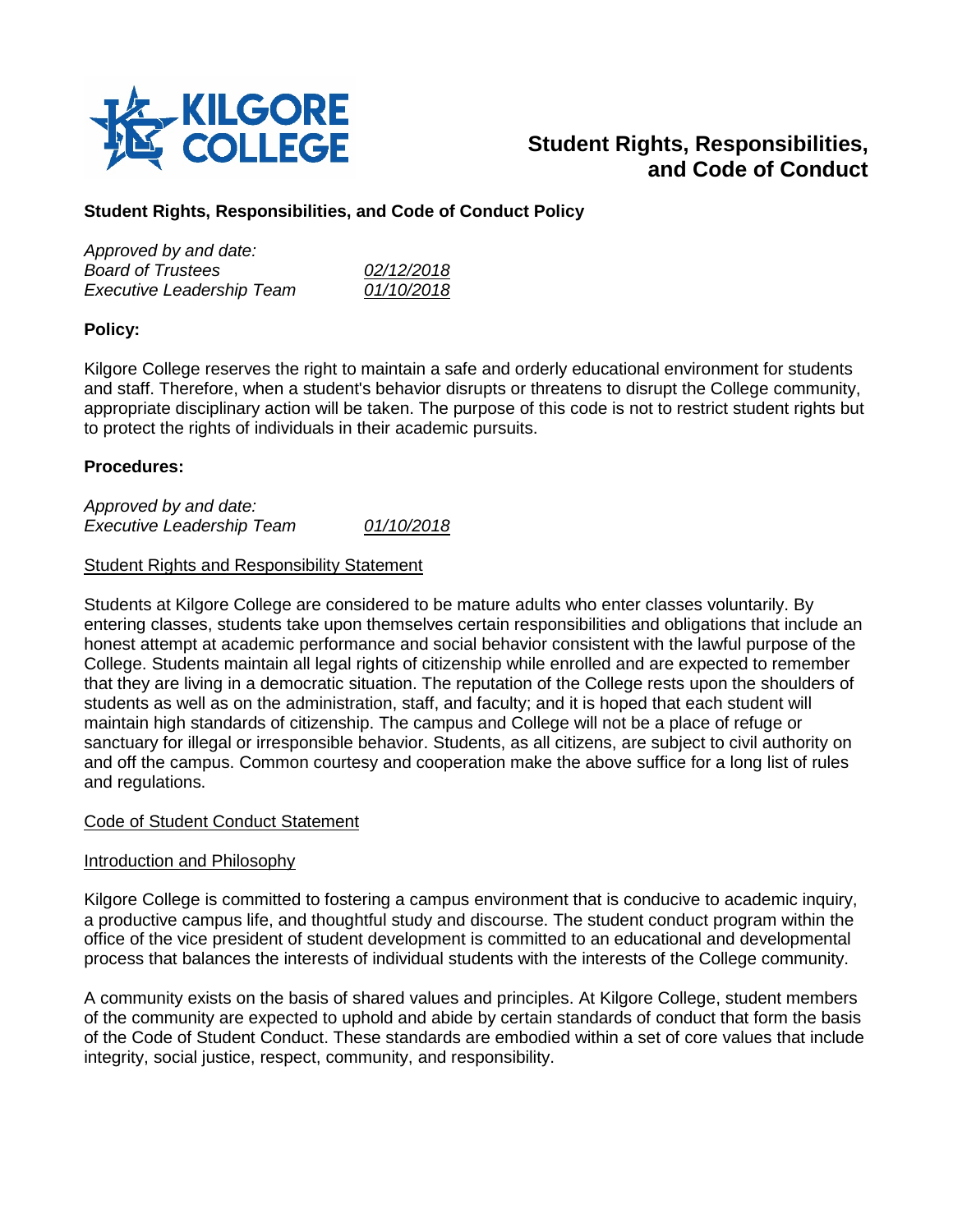All members of the College community bear responsibility for their conduct and are required to assume reasonable responsibility for the behavior of others. When members of the community fail to exemplify these five values by engaging in violation of the rules below, campus conduct proceedings are used to assert and uphold the Code of Student Conduct.

The Code of Student Conduct, included herein, is also included in the KC Student Handbook, which is available on the College's website. Hard copies are available upon request from the office of the vice president of student development. Students are responsible for having read and for abiding by the provisions of the Code of Student Conduct.

#### Purpose of the Code of Student Conduct

Kilgore College's primary concern is the student. The purpose of the Code of Student Conduct is to maintain the general welfare of the College community. Enrollment at Kilgore College is considered implicit acceptance of the rules, regulations and guidelines governing student behavior promulgated by the College and the student is responsible for this information. In addition, all students, regardless of place of residence, are expected to observe all federal, state and applicable local laws. Any student who violates any provision of those laws is subject to disciplinary action including expulsion, notwithstanding action taken by civil authorities on account of the violation.

The College reaffirms to each student the privileges of exercising rights of citizenship under the Constitution of the United States, including the right to appropriate due process in any disciplinary matter. The vice president of student development, acting on behalf of the president and the KC Board of Trustees, has authority to enforce all regulations approved and stated in College documents or otherwise except for matters pertaining to academic dishonesty. For matters of academic dishonesty, the vice president of instruction shall have jurisdiction.

The student conduct process at Kilgore College is not intended to punish students; rather, it exists to protect the interests of the community and to challenge those whose behavior is not in accordance with our policies. Sanctions are intended to challenge students' moral and ethical decision-making and to help them bring their behavior into accord with our community expectations. When a student is unable to conform their behavior to community expectations, the student conduct process may determine that the student should no longer share in the privilege of participating in this community.

Students should be aware that the student conduct process is quite different from criminal and civil court proceedings. Procedures and rights in student conduct procedures are conducted with fairness to all, but do not include the same protections of due process afforded by the courts. Due process, as defined within these procedures, assures written notice and a hearing before an objective decisionmaker. No student will be found in violation of College policy without information showing that it is more likely than not that a policy violation occurred and any sanctions will be proportionate to the severity of the violation and to the cumulative conduct history of the student.

Students continue to be subject to city, state, and federal laws while at KC, and allegations, charges or violations of those laws may also constitute violations of the Code of Student Conduct. In such instances, KC may proceed with disciplinary action under the Code of Student Conduct independently of any criminal proceeding involving the same conduct and may impose sanctions for violation of the Code of Student Conduct even if such criminal proceeding is not yet resolved or is resolved in the student's favor.

The Code of Student Conduct is not a contract and serves only as a guide for the fulfillment of acceptable due process procedures. The student is responsible for obtaining all published materials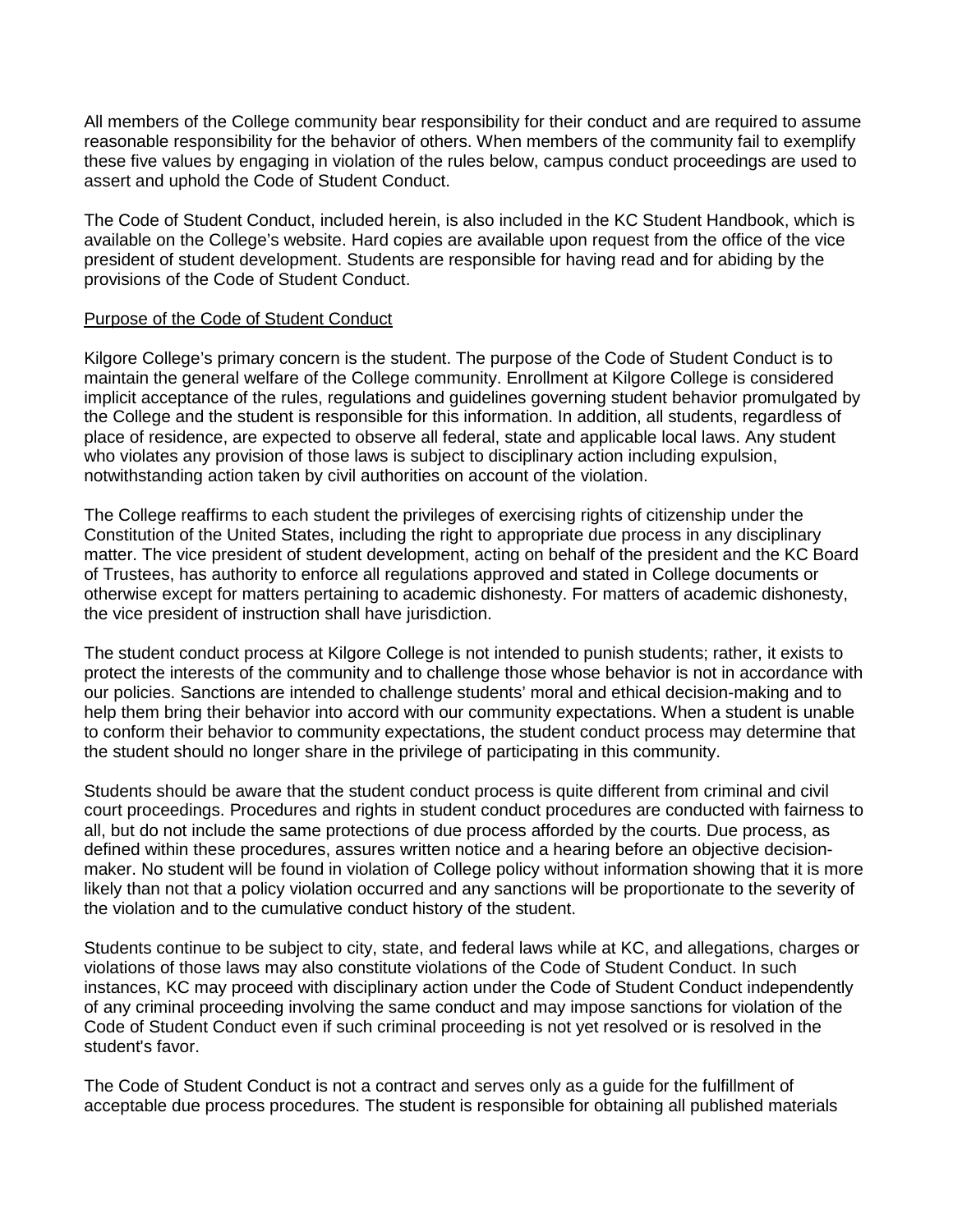and updates from the vice president of student development relating to this code. In addition, the procedures contained herein may be modified by the College at any time in order to effectuate justice. In addition to the College, entities (such as departments, clubs and student organizations) have developed standards of conduct governing their constituents and some provide procedures for sanctioning violations of those standards.

### Core Values and Behavioral Expectations

The following five sub-sections (integrity, community, social justice, respect, and responsibility) are core values for positive engagement among members of the College community. Kilgore College considers the behavior described in the sub-sections as inappropriate for the College community and in opposition to the core values set forth in this document. These expectations and rules apply to all students. Kilgore College encourages community members to report to College officials all incidents that involve the following actions. Any student found to have committed or to have attempted to commit the following misconduct is subject to the sanctions outlined in the Conduct Procedures section herein.

*Integrity:* Kilgore College students exemplify honesty, honor and a respect for the truth in all of their dealings. Behavior that violates this value includes, but is not limited to:

- a. **Academic Dishonesty.** Acts of academic dishonesty as outlined in the Academic Dishonesty section below.
- b. **Collusion.** Action or inaction with another or others to violate the Code of Student Conduct.
- c. **Election Tampering.** Tampering with the election of any College-recognized student organization (minor election code violations are addressed by the student government association).
- d. **Falsification.** Knowingly furnishing or possessing false, falsified or forged materials, documents, accounts, records, identification or financial instruments.
- e. **Stolen Property.** Knowingly taking or maintaining possession of stolen property.
- f. **Taking of Property.** Intentional and unauthorized taking of College property or the personal property of another, including goods, services and other valuables.
- g. **Trust.** Violations of positions of trust within the community.
- h. **Unauthorized Access.** Unauthorized access to any College building (i.e. keys, cards, etc.) or unauthorized possession, duplication or use of means of access to any College building or failing to timely report a lost College identification card or key.

**Community:** Kilgore College students build and enhance their community. Behavior that violates this value includes, but is not limited to:

- a. **Abusive Conduct.** This includes, but is not limited to, unwelcome conduct by an individual(s) that is sufficiently severe or pervasive that it alters the conditions of education or employment and creates an environment that a reasonable person would find intimidating, hostile or offensive.
- b. **Animals.** Animals, with the exception of animals that provide assistance (e.g. seeing-eye dogs), and pets as outlined in the Residence Life Handbook, are not permitted on campus except as permitted by law.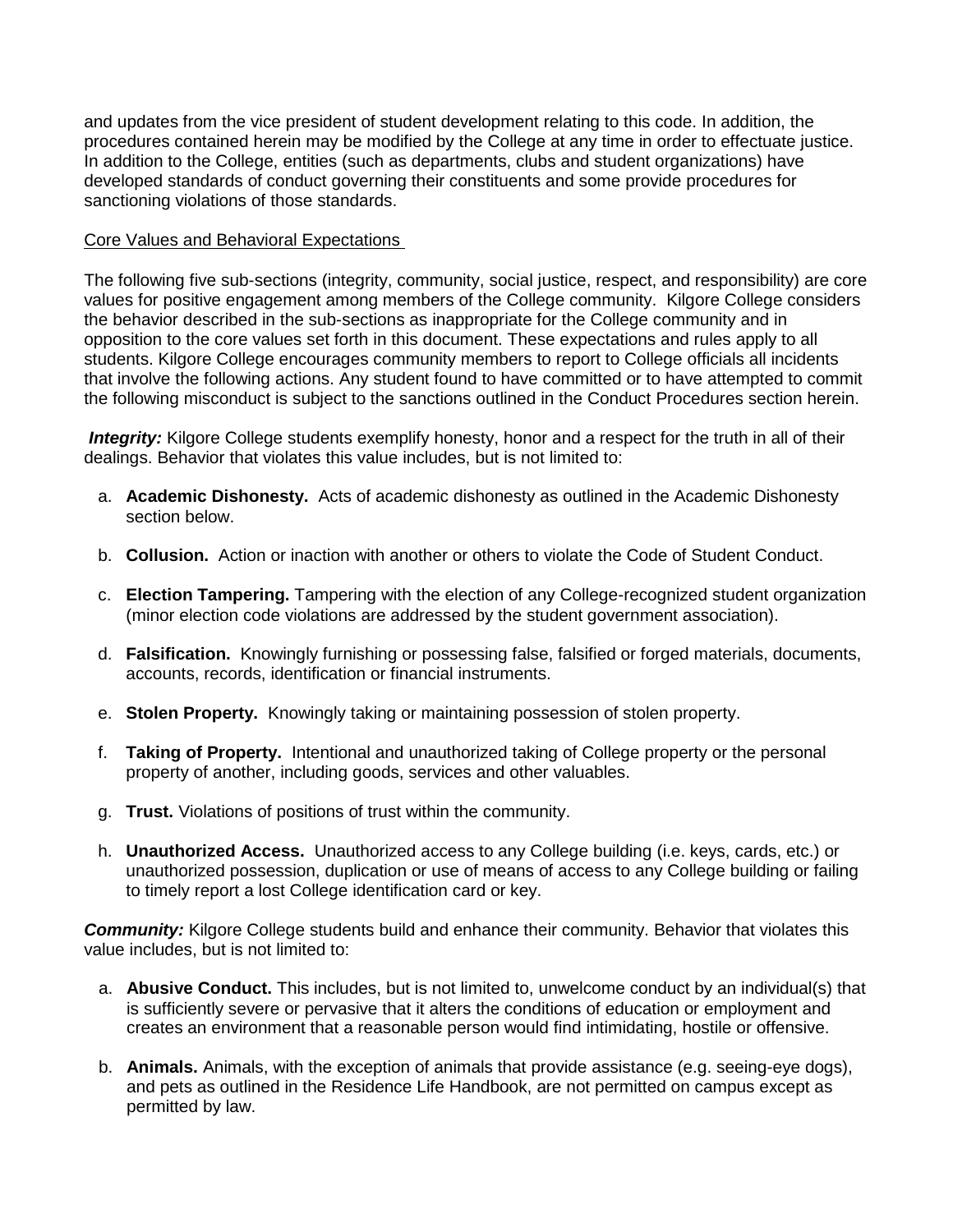- c. **Damage and Destruction.** Intentional, reckless and/or unauthorized damage to or destruction of College property or the personal property of another.
- d. **Disruptive Behavior.** Substantial disruption of College operations including obstruction of teaching, research, administration, other College activities, and/or other authorized non-College activities which occur on campus.
- e. **Fire Safety.** Violation of local, state, federal or campus fire policies including, but not limited to:
	- 1. Intentionally or recklessly causing a fire which damages College or personal property or which causes injury.
	- 2. Failure to evacuate a College-controlled building during a fire alarm;
	- 3. Improper use of College fire safety equipment;
	- 4. Tampering with or improperly engaging a fire alarm or fire detection/control equipment while on College property. Such action may result in a local fine in addition to College sanctions; or
	- 5. Interfering with, obstructing, or disrupting fire responses.
- f. **Gambling.** Gambling as prohibited by the laws of the State of Texas.
- g. **Instructional Technology and Acceptable Use.** Violating the College Acceptable Use and Computing Policy of the College.
- h. **Rioting.** Causing, inciting or participating in any disturbance that presents a clear and present danger to self or others, causes physical harm to others, or damage and/or destruction of property.
- i. **Tobacco.** Smoking or tobacco use in any area of campus where smoking or tobacco use is prohibited.
- j. **Trademark.** Unauthorized use (including misuse) of Kilgore College or organizational names and images.
- k. **Unauthorized Entry.** Misuse of access privileges to College premises or unauthorized entry to or use of buildings, including trespassing, propping or unauthorized use of alarmed doors for entry into or exit from a College building.
- l. **Weapons.** Possession, use, or distribution of explosives (including fireworks and ammunition), guns (including air, BB, paintball, facsimile weapons and pellet guns), or other weapons or dangerous objects such as arrows, axes, machetes, nun chucks, throwing stars, or knives with a blade of longer than 4 inches on College property. Please note that in compliance with Texas S.B.11, a person, including a student enrolled at the institution, who holds a license to carry a concealed handgun may carry a concealed handgun on Kilgore College campuses, except for a limited number of exclusion zones and certain necessary restrictions as outlined in the accompanying procedures. The open carrying of handguns is prohibited on campus.
- m. **Wheeled Devices.** Skateboards, roller blades, roller skates, bicycles and similar wheeled devices are not permitted inside College buildings, residence halls or on tennis courts. Additionally, skateboards and other wheeled items may not be ridden on railings, curbs, benches, or any such fixtures that may be damaged by these activities, and individuals may be liable for damage to College property caused by these activities.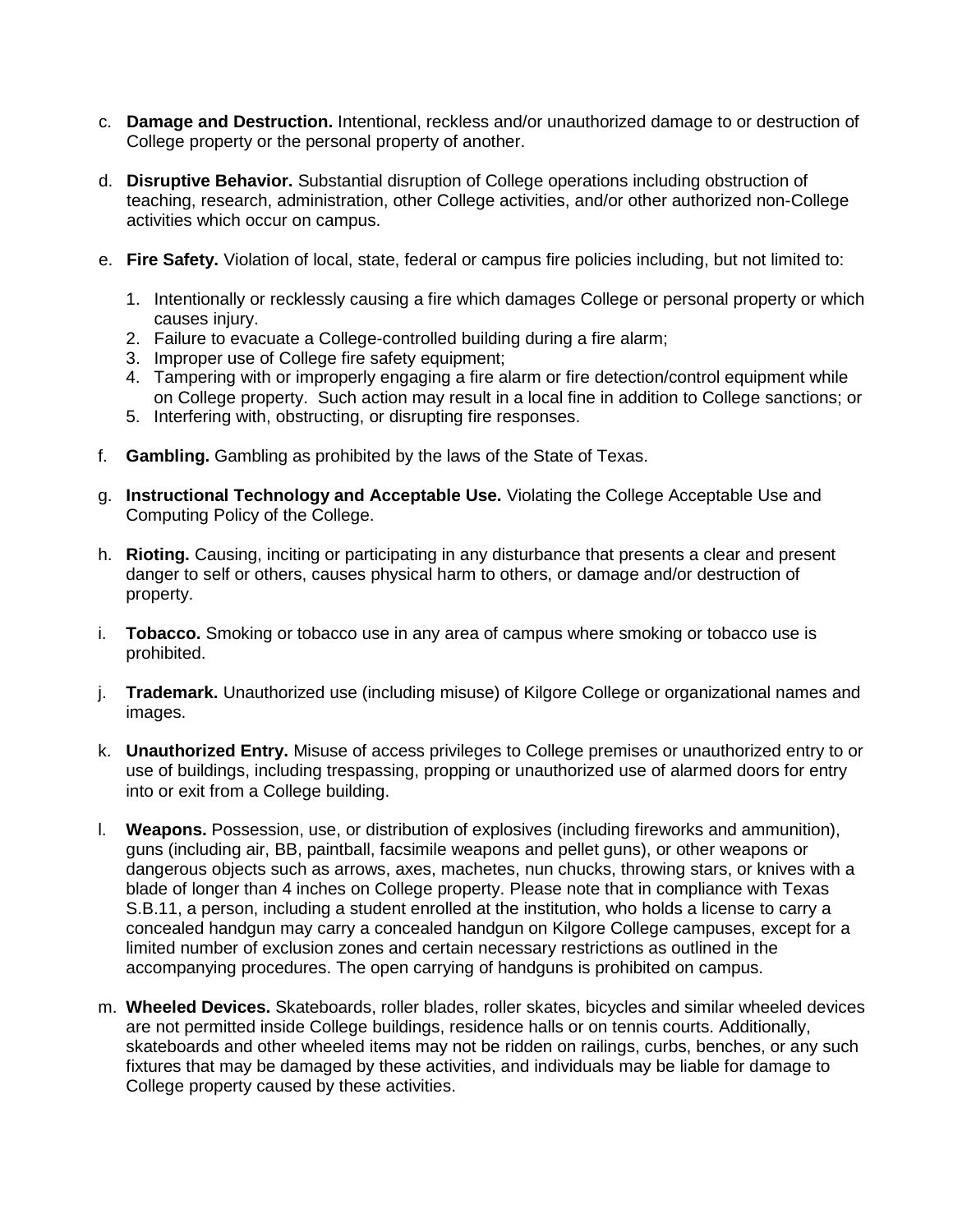*Social Justice:* Students recognize that respecting the dignity of every person is essential for creating and sustaining a flourishing College community. They understand and appreciate how their decisions and actions impact others and are just and equitable in their treatment of all members of the community. They act to discourage and challenge those whose actions may be harmful to and/or diminish the worth of others. Conduct that violates this value includes, but is not limited to:

- a. **Abuse of Conduct Process.** Abuse or interference with, or failure to comply in, College processes including conduct and academic integrity hearings including, but not limited to:
	- 1. Falsification, distortion, or misrepresentation of information;
	- 2. Failure to provide, destroying or concealing information during an investigation of an alleged policy violation;
	- 3. Attempting to discourage an individual's proper participation in, or use of, the campus conduct system;
	- 4. Harassment (verbal or physical) and/or intimidation of a member of a campus conduct body prior to, during, and/or following a campus conduct proceeding;
	- 5. Failure to comply with the sanction(s) imposed by the campus conduct system;
	- 6. Influencing, or attempting to influence, another person to commit an abuse of the campus conduct system.

# b. **Bystanding.**

- 1. Complicity with or failure of any student to appropriately address known or obvious violations of the Code of Student Conduct or law;
- 2. Complicity with or failure of any organized group to appropriately address known or obvious violations of the Code of Student Conduct or law by its members.
- c. **Discrimination.** Any act or failure to act that is based upon an individual or group's actual or perceived status (sex, gender, race, color, age, creed, national or ethnic origin, physical or mental disability, veteran status, pregnancy status, religion, or sexual orientation, or other protected status) that is sufficiently severe that it limits or denies the ability to participate in or benefit from the College's educational program or activities.
- d. **Harassment.** Any unwelcome conduct based on actual or perceived status including: sex, gender, race, color, age, creed, national or ethnic origin, physical or mental disability, veteran status, pregnancy status, religion, sexual orientation or other protected status. Any unwelcome conduct should be reported to campus officials, who will act to remedy and resolve reported incidents on behalf of the victim and community.
	- 1. **Hostile Environment.** Sanctions can and will be imposed for the creation of a hostile environment only when unwelcome harassment is sufficiently severe, pervasive (or persistent), and objectively offensive that it unreasonably interferes with, limits, or denies the ability to participate in or benefit from the College's educational or employment program or activities.
- e. **Retaliatory Discrimination or Harassment.** Any intentional, adverse action taken by a responding individual or allied third party, absent legitimate nondiscriminatory purposes, against a participant or supporter of a participant in a civil rights grievance proceeding or other protected activity under this Code.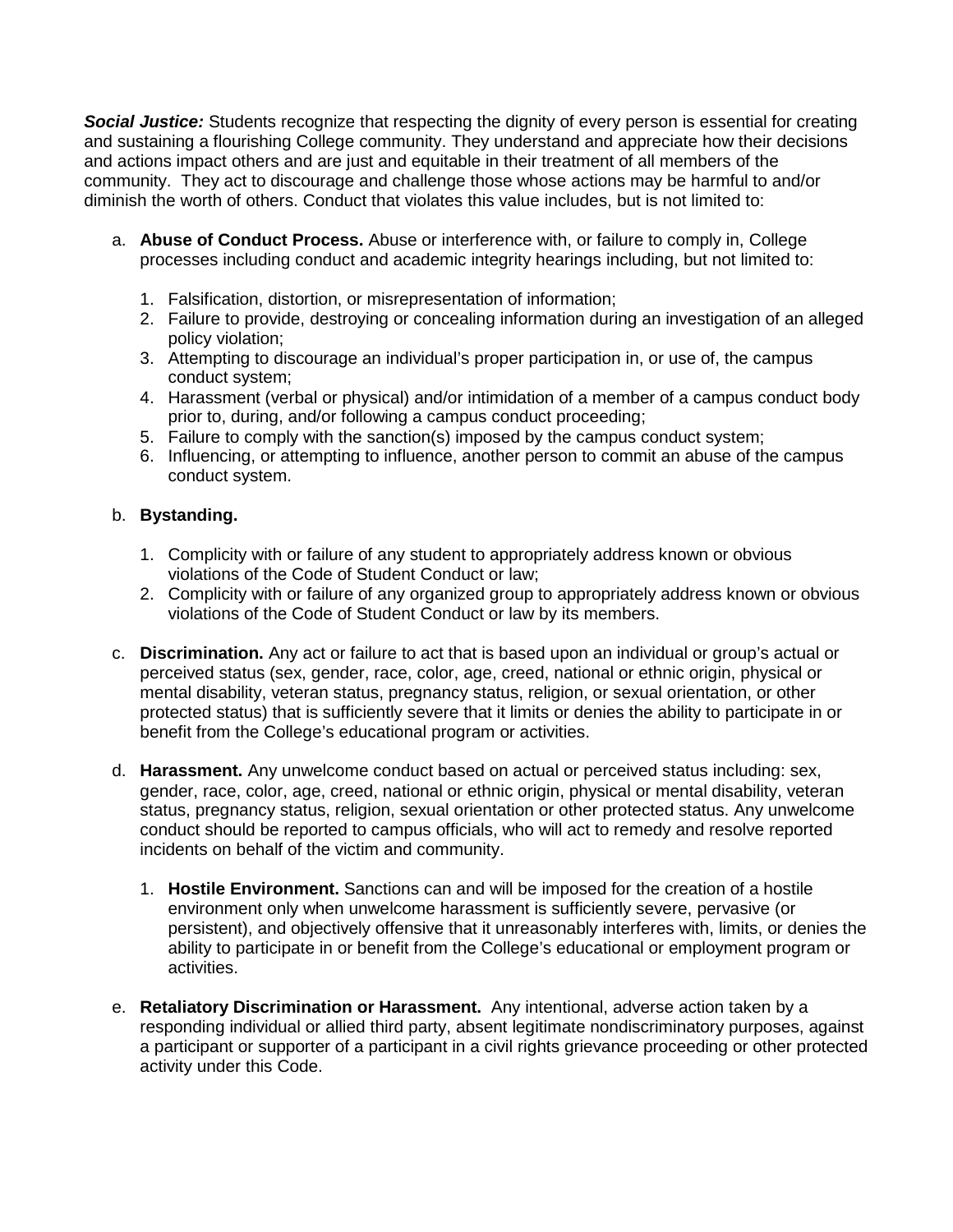*Respect:* Kilgore College students show positive regard for each other and for the community. Behavior that violates this value includes, but is not limited to:

- a. **Assault.** This includes, but is not limited to, assaulting or physically abusing another person or being involved in brawling.
- b. **Bullying and Cyberbullying.** Bullying and cyberbullying are repeated and/or severe aggressive behaviors that intimidate or intentionally harm or control another person physically or emotionally, and are not protected by freedom of expression.
- c. **Hazing.** Defined as an act that endangers the mental or physical health or safety of a student, or that destroys or removes public or private property, for the purpose of initiation, admission into, affiliation with, or as a condition for continued membership in a group or organization. Participation or cooperation by the person(s) being hazed does not excuse the violation. Failing to intervene to prevent, failing to discourage, and/or failing to report those acts may also violate this policy.
- d. **Harm to Persons.** Intentionally or recklessly causing physical harm or endangering the health or safety of any person.
- e. **Intimate Partner/Relationship Violence.** Violence or abuse by a person in an intimate relationship with another.
- f. **Public Exposure.** Includes deliberately and publicly exposing one's intimate body parts, public urination, defecation, and public sex acts.
- g. **Sexual Misconduct.** Includes, but is not limited to, sexual harassment, non-consensual sexual contact, non-consensual sexual intercourse, and/or sexual exploitation (See College Nondiscrimination and Grievance Policy for further information).
- h. **Stalking.** Stalking is a course of conduct directed at a specific person that is unwelcome and would cause a reasonable person to feel fear.
- i. **Threatening Behaviors:** 
	- 1. **Threat.** Written or verbal conduct that causes a reasonable expectation of injury to the health or safety of any person or damage to any property.
	- 2. **Intimidation.** Intimidation defined as implied threats or acts that cause a reasonable fear of harm in another.

*Responsibility:* Kilgore College students are given and accept a high level of responsibility to self, to others and to the community. Behavior that violates this value includes, but is not limited to:

- a. **Alcohol.** Use, possession, or distribution of alcoholic beverages and being under the influence of alcohol on campus or at College sponsored events.
- b. **Arrest.** Failure of any student to accurately report an off-campus arrest by any law enforcement agency for any crime (including non-custodial or field arrests) to the office of the vice president of student development within seventy-two (72) hours of release.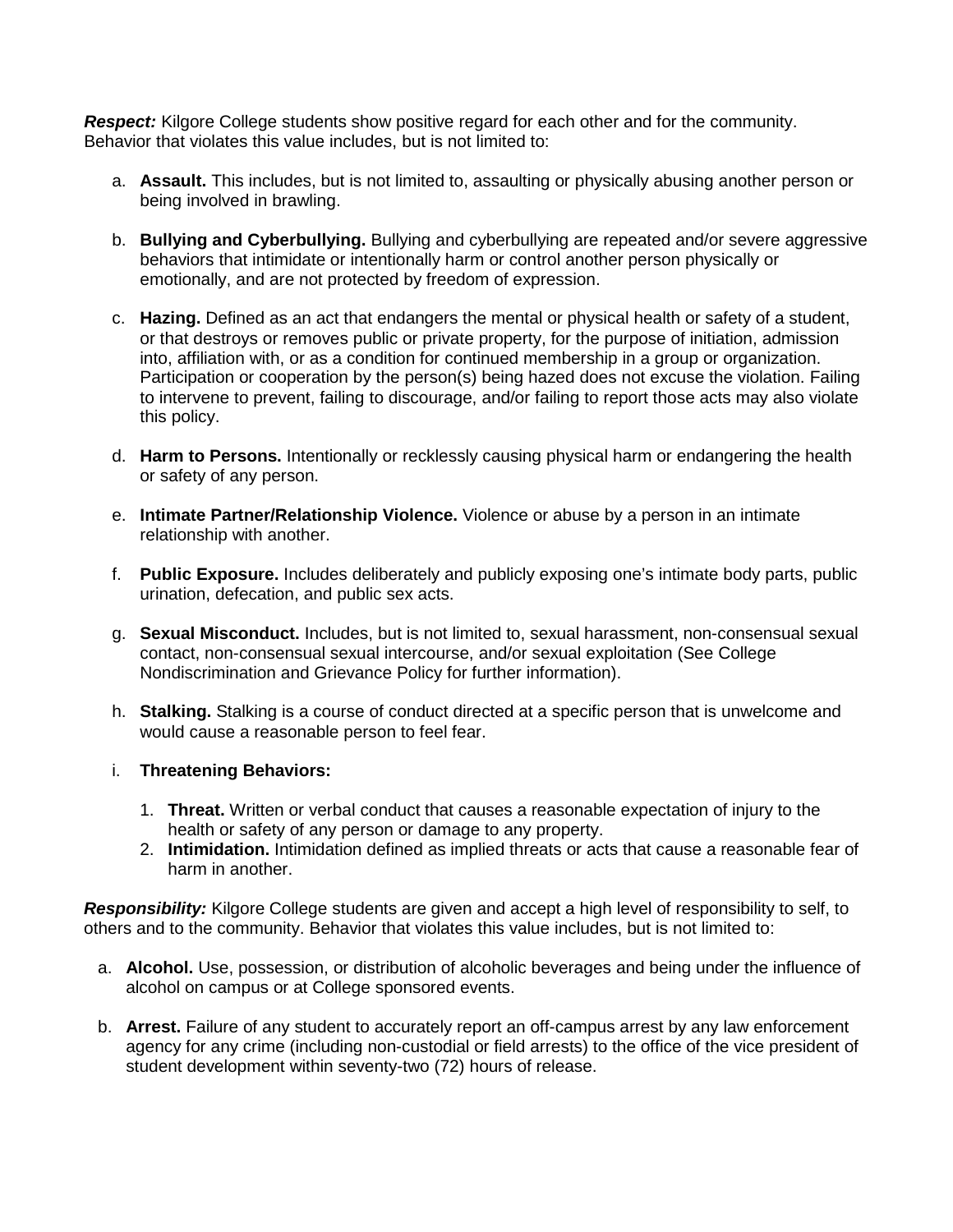- c. **Drugs.** Use, possession or distribution of illegal drugs and other controlled substances or drug paraphernalia or being under the influence of illegal drugs or other controlled substances on campus or at College sponsored events.
- d. **Failure to Comply.** Failure to comply with the reasonable directives of College officials or law enforcement officers during the performance of their duties and/or failure to identify oneself to these persons when requested to do so.
- e. **Financial Responsibilities.** Failure to promptly meet financial responsibilities to the institution, including, but not limited to knowingly passing a worthless check or money order in payment to the institution or to an official of the institution acting in an official capacity.
- f. **Health and Safety.** Creation of health and/or safety hazards (dangerous pranks, hanging out of or climbing from/on/in windows, balconies, roofs, etc.).
- g. **Other Policies.** Violating other published College policies or rules, including all Residence Hall/Dining policies.
- h. **Prescription Medications.** Abuse, misuse, sale, or distribution of prescription or over-the-counter medications.
- i. **Violations of Law.** Evidence of violation of local, state or federal laws, when substantiated through the College's conduct process.

### Code of Student Conduct Jurisdiction

The Code of Student Conduct and the student conduct process apply to the conduct of individual students and all College-affiliated student organizations. For the purposes of student conduct, the College considers an individual to be a student when an offer of admission has been extended and thereafter as long as the student has a continuing educational interest in the College.

The College retains conduct jurisdiction over students who choose to take a leave of absence, withdraw or have graduated for any misconduct that occurred prior to the leave, withdrawal or graduation. If sanctioned, a hold may be placed on the student's ability to re-enroll, obtain official transcripts, and/or graduate until all sanctions are satisfied. In the event of serious misconduct committed while still enrolled but reported after the accused student has graduated, the College may invoke these procedures and should the former student be found responsible, the College may revoke that student's degree.

The Code of Student Conduct applies to behaviors that take place on the campus, at Collegesponsored events and may also apply off-campus when the vice president of student development or designee determines that the off-campus conduct affects a substantial College interest. A substantial College interest is defined to include:

- a. An allegation, arrest, charge or conviction of a criminal offense as defined by Texas law, including repeat violations of any local, state or federal law; and/or
- b. Any situation where it appears that the student's conduct may present a danger or threat to the health or safety of him/herself or others; and/or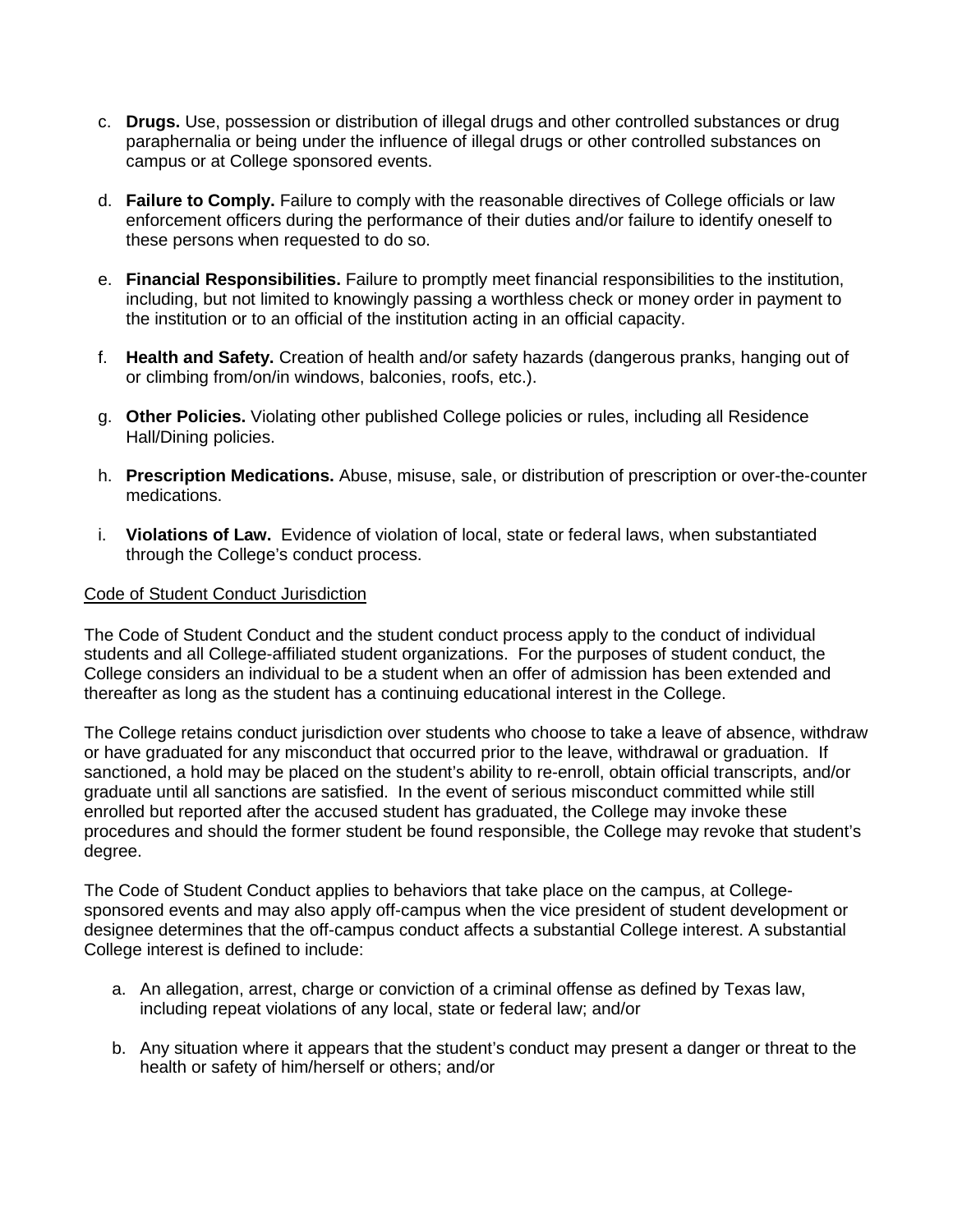- c. Any situation that significantly impinges upon the rights, property or achievements of self or others or significantly breaches the peace and/or causes social disorder; and/or
- d. Any situation that is detrimental to the educational mission and/or interests of the College.

The Code of Student Conduct may be applied to behavior conducted online, via email or other electronic medium. Students should also be aware that online postings such as blogs, web postings, chats and social networking sites are in the public sphere and are not private. These postings can subject a student to allegations of conduct violations if evidence of policy violations is posted online. Kilgore College does not regularly search for this information but may take action if and when such information is brought to the attention of College officials. However, most online speech by students not involving College networks or technology will be protected as free expression and not subject to this Code, with two notable exceptions:

- a. A true threat, defined as "a threat a reasonable person would interpret as a serious expression of intent to inflict bodily harm upon specific individuals";
- b. Speech posted online about the College or its community members that causes a significant oncampus disruption.

The Code of Student Conduct applies to guests of community members whose hosts may be held accountable for the misconduct of their guests. Visitors to and guests of Kilgore College may seek resolution of violations of the Code of Student Conduct committed against them by members of the College community.

There is no time limit on reporting violations of the Code of Student Conduct; however, the longer someone waits to report an offense, the harder it becomes for Kilgore College officials to obtain information and witness statements and to make determinations regarding alleged violations.

Though the submission of an anonymous concern is permitted, doing so may limit Kilgore College's ability to investigate and respond to an issue. Those who are aware of misconduct are encouraged to report it as quickly as possible to the office of the vice president of student development and/or to Campus Police.

Kilgore College email is the College's primary means of communication with students. Students are responsible for all communication delivered to their College email address.

Proceedings initiated under this policy are separate from civil or criminal proceedings that may relate to the same incident.

The exercise of jurisdiction does not depend on whether a student is actually charged through the criminal justice system. Investigations or conduct proceedings by the College are not postponed while criminal or civil proceedings are pending unless otherwise determined by the conduct officer. Dismissal of criminal charges or acquittal in a criminal case does not prevent the College from investigating and adjudicating an incident.

The unexcused failure of a student to appear and/or respond to the conduct process does not prevent the College from proceeding with the conduct process.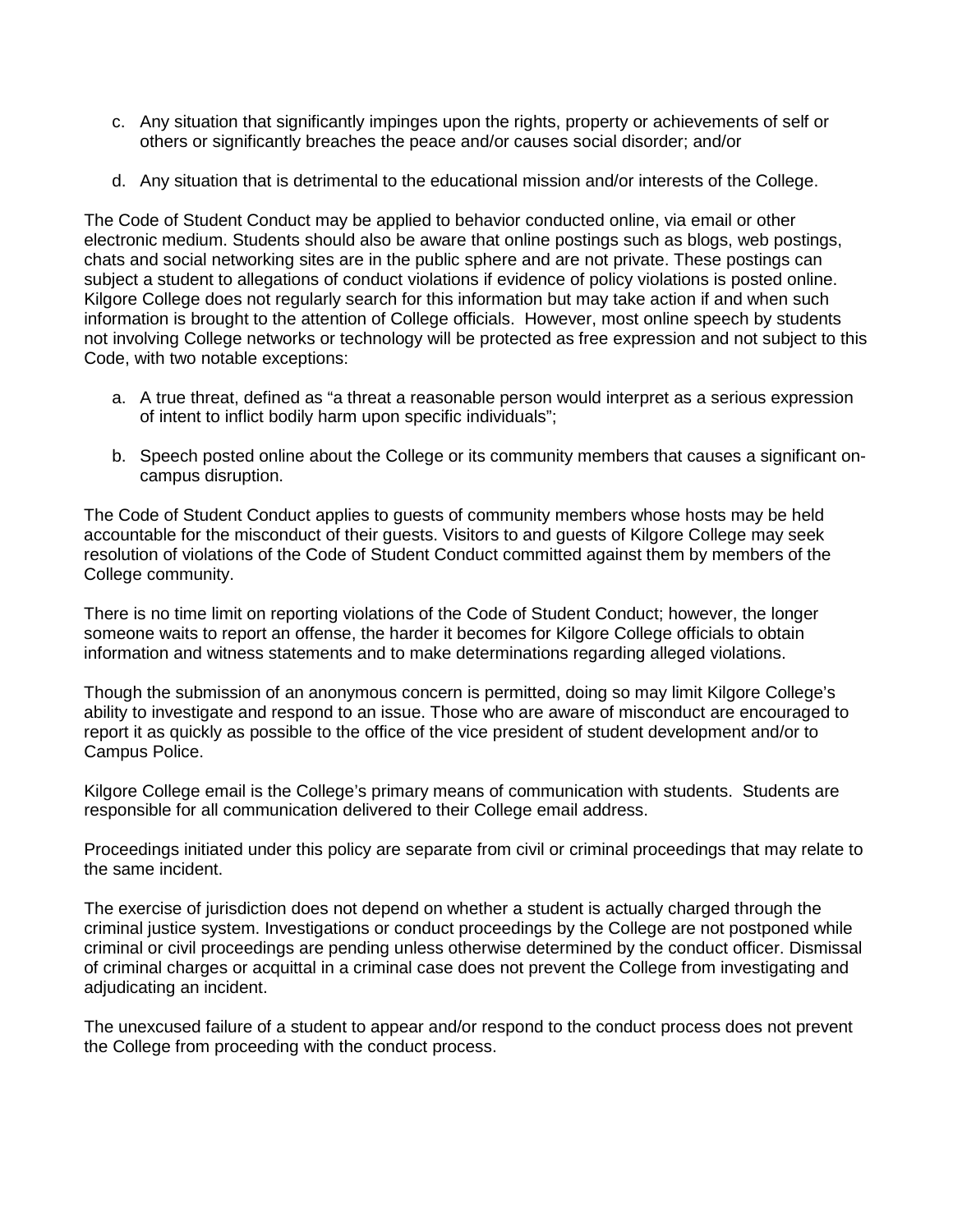### Misconduct Sanctions

Sanctions imposed for misconduct will be based upon a consideration of all of the circumstances in a particular case. Mitigating and aggravating circumstances will be considered. Repeated violations are likely to result in progressively severe sanctions. One or more of the sanctions below may be imposed. In all cases, the conduct officer and conduct body reserve the right to use their discretion in determining the appropriate sanction for a case. All decisions regarding responsibility and appropriate sanctions will be given to a student in writing.

- a. **Educational Sanctions.** The student may be required to perform a specific number of hours of community service, complete a reflection or research paper, attend a class, program or lecture, or be involved with the community in a way that brings about a new understanding of the community and how his/her behavior may have impacted others. This is not an exhaustive list but should serve as a reference for the types of educational sanctions that may be imposed.
- b. **Admonition.** This consists of a verbal warning that the behavior was inappropriate. Verbal admonitions will not become a part of the student's confidential record in the office of the vice president of student development.
- c. **Warning/Written Reprimand.** A warning/written reprimand is a written statement from a College official that the behavior was inappropriate and that more serious conduct action will be taken should subsequent infractions occur.
- d. **Residence Hall Reassignment.** A student who resides in a residence hall is assigned to a different residence hall on campus.
- e. **Residence Hall Termination.** A student's residence hall agreement is terminated through the conduct process and the student is prohibited from residing in any College residence hall on either a permanent or temporary basis. Specific exclusion from the residence halls and adjacent parking lots and property may also be imposed. Termination may occur in cases where a student appears to be involved in violations of the Code of Student Conduct and the behavior or pattern of behavior has a significant negative impact on his/her living community.
- f. **Citation.** Citations for student misconduct are categorized as Police citations or Student Life citations. Citations issued by Kilgore College Police may carry a College and/or municipal fine. Citations issued by other College staff will carry a College fine only. Please see Appendix B of this document for a list of fines associated with Student Life citations.
- g. **Probation.** A student is placed on probation. Probation lasts for a specific period of time, and is implemented by semesters. Any violation of the Code of Student Conduct or the conditions of probation committed during the probationary period will result in further disciplinary action.
- h. **Suspension.** The student is required to leave the College for a specific period of time. The student is required to apply for readmission to the College after his/her suspension period. Suspension from the College includes an exclusion from College property during the period of suspension. A suspension decision results in the student being suspended from all campuses of the College.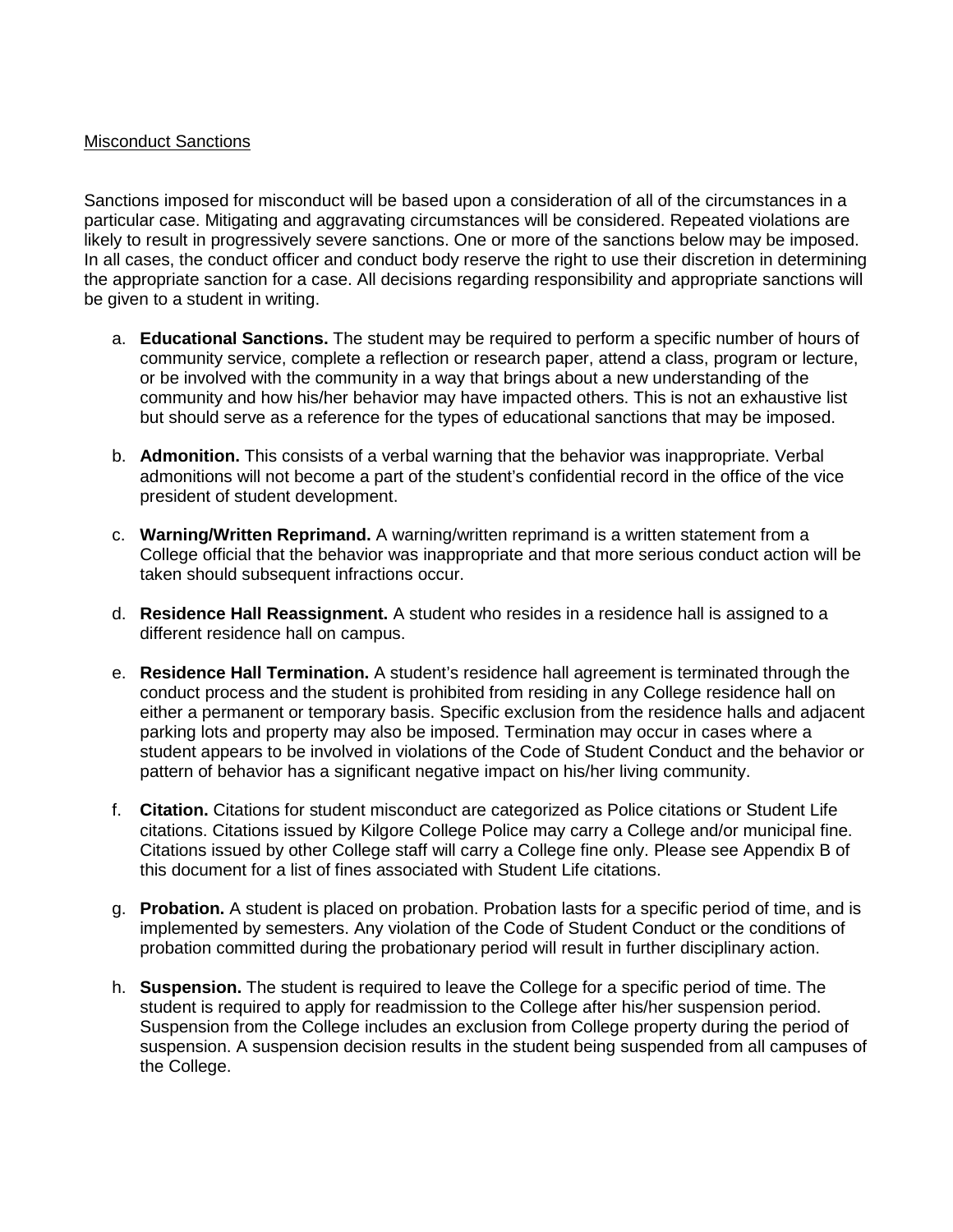- i. **Withdrawal.** Withdrawal is administrative removal of a student from a class or from the College and may be imposed in instances of unmet financial obligations to the College; for reasons of health; or pending the outcome of competent medical evaluation. The withdrawn student may also be barred from re-enrollment until such a time specific conditions have been met.
- j. **Expulsion.** The student is required to permanently leave the College. An expulsion keeps the incident on file in the office of the vice president of student development permanently. Expulsion from the College includes an automatic exclusion from College property. An expulsion decision results in the student being expelled from all campuses of the College.
- k. **Exclusion.** The student is denied access to all or a portion of College property. When a student is excluded from College property, that student may be permitted onto College property for limited periods and specific activities with the permission of the vice president of student development or his/her designee. Should the student enter College property without permission, action may be taken by the police for criminal trespass.
- l. **Restriction or Denial of College Services.** The student is restricted from using or is denied specified College services, including participation in College activities.
- m. **Recommendation for Revocation of Degree.** The revocation of degrees may occur for discovered misconduct of prior students. Allegations of misconduct which may result in a revocation of a degree will be considered by the appropriate academic process.
- n. **Additional Sanctions.** Additional sanctions include, but are not limited to, requiring the student to compensate a victim for theft, damage, counseling or other expenses incurred as a result of the incident.

# Student Disciplinary Procedures

Advisors. A student being investigated, a charged student, and an alleged victim of an alleged policy violation may be accompanied by an advisor during the conduct process. Witnesses to the incident may not be advisors. Advisors are not permitted to speak for or on behalf of the student during any phase of the conduct process, including hearings. However, with permission from the conduct officer, advisors may make a statement and/or ask questions of the charged student to present relevant information after the conduct officer has completed discussions with the student under investigation, charged student or alleged victim. If a student chooses to bring an advisor to the meeting, it is the student's obligation to select an advisor whose schedule allows attendance within the time frame designated in the Student Conduct Notice. Conduct officials are not obligated to reschedule the administrative review to accommodate attorneys acting as advisors to students.

### Authority for Initiation of Disciplinary Action

Under direction of the president, the vice president of student development and his/her designee, or other such staff members of certain committees to whom this responsibility has been delegated have the authority to administer disciplinary procedures. Therefore, disciplinary action will in general, originate in the office of the vice president of student development, except for those cases which by their nature, or by state statute, require initial action by another College department, such as:

a. Matters of Academic Dishonesty. Academic dishonesty matters may first be considered by the faculty member who may recommend penalties such as withdrawal from the course, failing the course, reduction or changing of a grade in the course, a test, assignment, or in other academic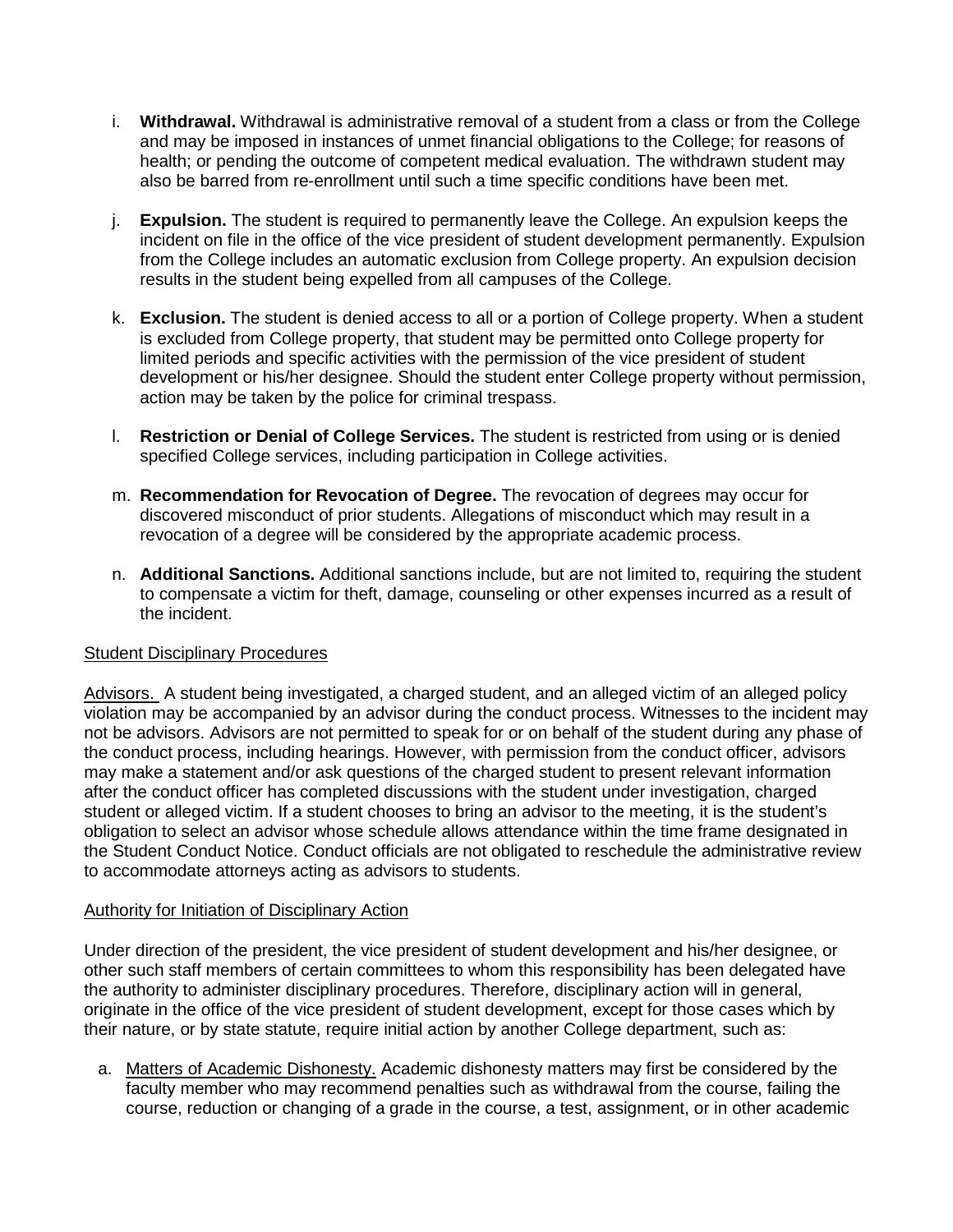work; denial of a degree and/or performing additional academic work not required by other students in the course. Acceptance of the faculty member's recommended penalties by the student shall make the penalties final and constitutes a waiver of further administrative procedures. If the student does not accept the decision of the faculty member, he/she may shall utilize the Student Complaint Policy to appeal. If the student is ultimately found not to have been involved in academic dishonesty, the instructor shall not base his/her evaluation of the student on the alleged but unproven dishonesty. If the student is ultimately found to have violated matters of academic dishonesty, the appropriate disciplinary sanction shall be implemented. Any student who believes that a grade has been inequitably awarded should refer to the Student Complaint procedures. Examples of academic dishonesty include, but are not limited to, cheating, plagiarism, inappropriately obtaining/sharing test content, etc. This applies to all students, including those enrolled in distance education or at off-campus instructional sites.

- b. Housing Matters. Students who reside within the residence hall system are under a contractual obligation to abide by the rules and regulations of the Residence Life Department, as well as being bound by the College catalog and all other College rules and regulations governing the conduct of students. Students wishing to appeal disciplinary actions arising from violations of housing rules shall utilize the Student Complaint process.
- c. Financial Matters. In matters involving a violation of a financial obligation to the College, including the issuance of a check without sufficient funds, the business office will initiate action and may assign penalties such as late fees, service charges, fines, loss of money-related privileges, blocks from re-enrollment, etc. If the student believes the penalties have been applied prejudicially or in an arbitrary or capricious manner, or where penalties are the result of an alleged error on the part of the College, he/she may utilize the Student Complaint Policy to appeal. Upon failure of the student to meet financial obligations within time limits set by the State statutes, the appropriate department administration may recommend the student's withdrawal from the College. Financial withdrawal is not a disciplinary measure but may require nullification of the institutional/student relationship. In the event of unpaid financial obligations, the withdrawal will be processed by the registrar's office after the College has complied with State statutory requirements for notification. After the debt is paid and all administrative procedures have been complied with, the student may request, within a set time period, his/her reinstatement or re-enrollment. If the request is denied, the student may appeal the decision to the vice president of student development.
- d. Health Matters. Students whose physical or mental health problems may affect the health, safety and/or welfare of the College community or who represent a danger to themselves or others, or whose continuing presence disrupts the academic or administrative process, or who fail to follow the directives given by the medical or psychological authority regarding these problems may be medically withdrawn from the College. Action may be initiated by the vice president of student development upon the recommendation of medical community members after attempts to achieve the student's cooperation have failed. If the student does not accept the decision of the vice president of student development, he/she may file a written Student Complaint. After the mental or physical health problem has been resolved and the directives of a medical doctor or other medical/psychological authority have been complied with, the student may apply for re-admission to the College.

# Interim or Emergency Disciplinary Action

Pending a hearing, the president of the College or the vice president of student development may take such immediate interim disciplinary action as is deemed necessary against a student or a group of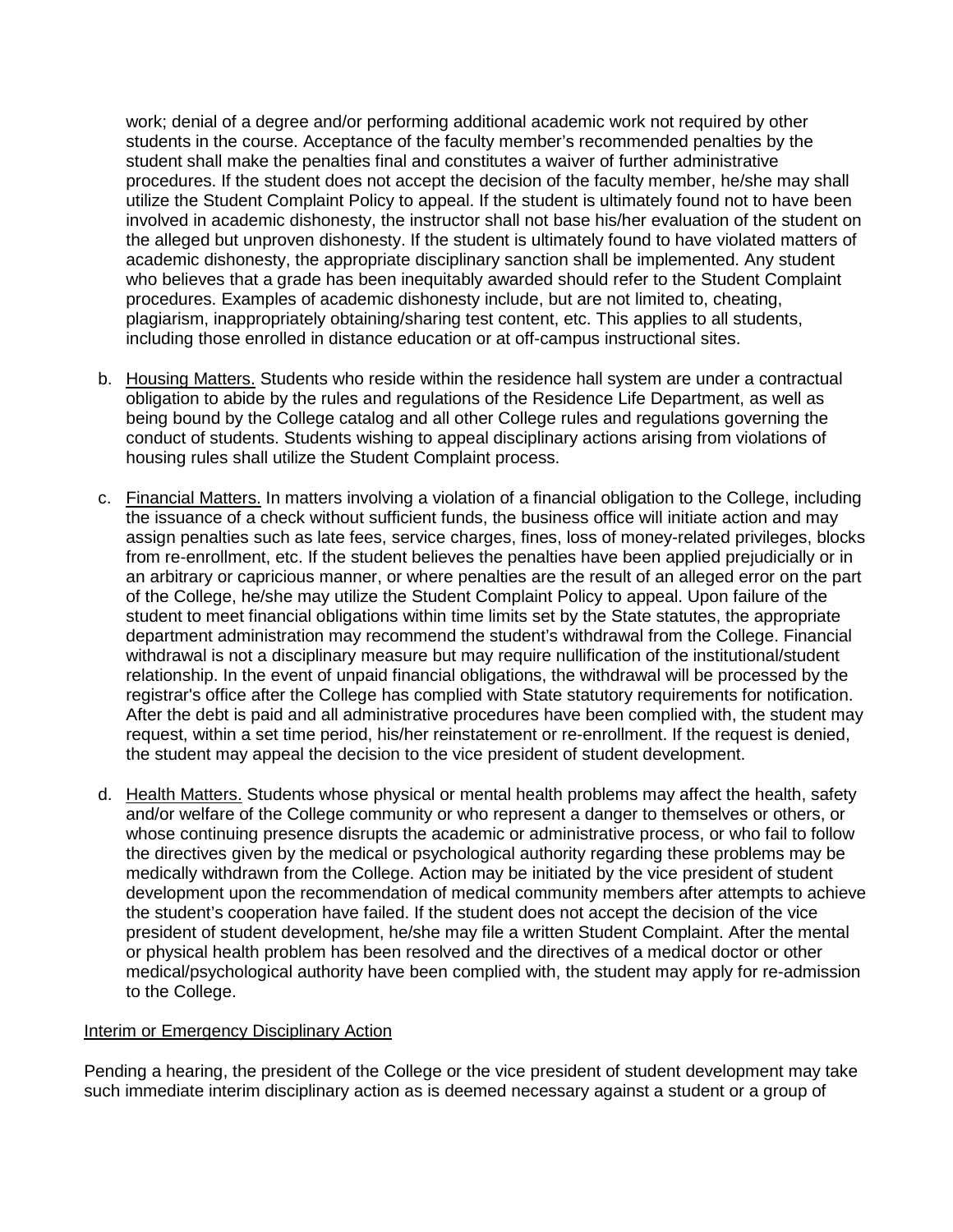students when in his/her opinion, such action is necessary to protect the health, safety, life or property of members of the academic community or to prevent the disruption of the educational process. In cases where contact with the student can be reasonably obtained, the vice president of student development shall contact the student, provide information regarding the nature of the charges and provide the student with an opportunity to respond.

### Office of the Vice President of Student Development Disciplinary Procedures

The following disciplinary procedures will be used in all cases referred to the office of the vice president of student development, except those infractions in housing, which will be administered by the housing coordinator.

- a. When a report alleging misconduct is received in the office of the vice president of student development, the student may be summoned. Failure to report after two notices may result in suspension from the College.
- b. After a preliminary investigation of alleged misconduct, the charges against the student will be read to him/her and the procedures will be explained. The student will be given copies of the Code of Student Conduct Disciplinary Procedures and the charges; he/she will also be informed of the names of any witnesses and given a summary of their testimony. The student will be given an opportunity to present his/her case.
- c. Using a preponderance of the evidence standard, the office of the vice president of student development shall then make a determination of whether disciplinary action is necessary and, if so, shall prescribe appropriate misconduct penalties as outlined in this code.
- d. For prescribed penalties, not including suspension and/or expulsion, the student can either accept the prescribed penalties or appeal the decision by filing a formal written complaint pursuant to the Student Complaint and Grievance procedures listed within this document. If the student accepts the recommended penalties, they become final. Appeals must be filed in writing via the online Student Complaint Form within 72 hours of receiving the sanctions. Failure to meet this deadline shall constitute a waiver of all rights for further review of the matter.
- e. For the prescribed penalties of suspension or expulsion, the student can either accept the penalty or appeal the decision by filing a formal written complaint pursuant to the Student Complaint and Grievance procedures listed within this document. Appeals must be filed in writing via the online Student Complaint Form within 72 hours of receiving the sanction. Failure to meet this deadline shall constitute a waiver of all rights for further review of the matter. Upon receipt of the appeal, a hearing shall be set on a date that affords the student at least five (5) business days to prepare an adequate defense. The hearing will be closed to the public and will be conducted by the College's standing hearing committee for employee and student dismissals.

At the hearing, the student may employ counsel. If the student chooses to be represented by counsel, he or she must notify the vice president of student development at least three (3) business days before the hearing of same so that counsel for the College may be present. The hearing panel will set 30-minute time limits for each side. The student also has the right to hear the evidence upon which the charges are based, to cross-examine all adverse witnesses, and to present evidence why the proposed action should not be taken. The hearing may be recorded and the rules of evidence do not apply. The hearing committee will determine whether to uphold the prescribed penalty of suspension or expulsion. The College bears the burden of proof by preponderance of the evidence.